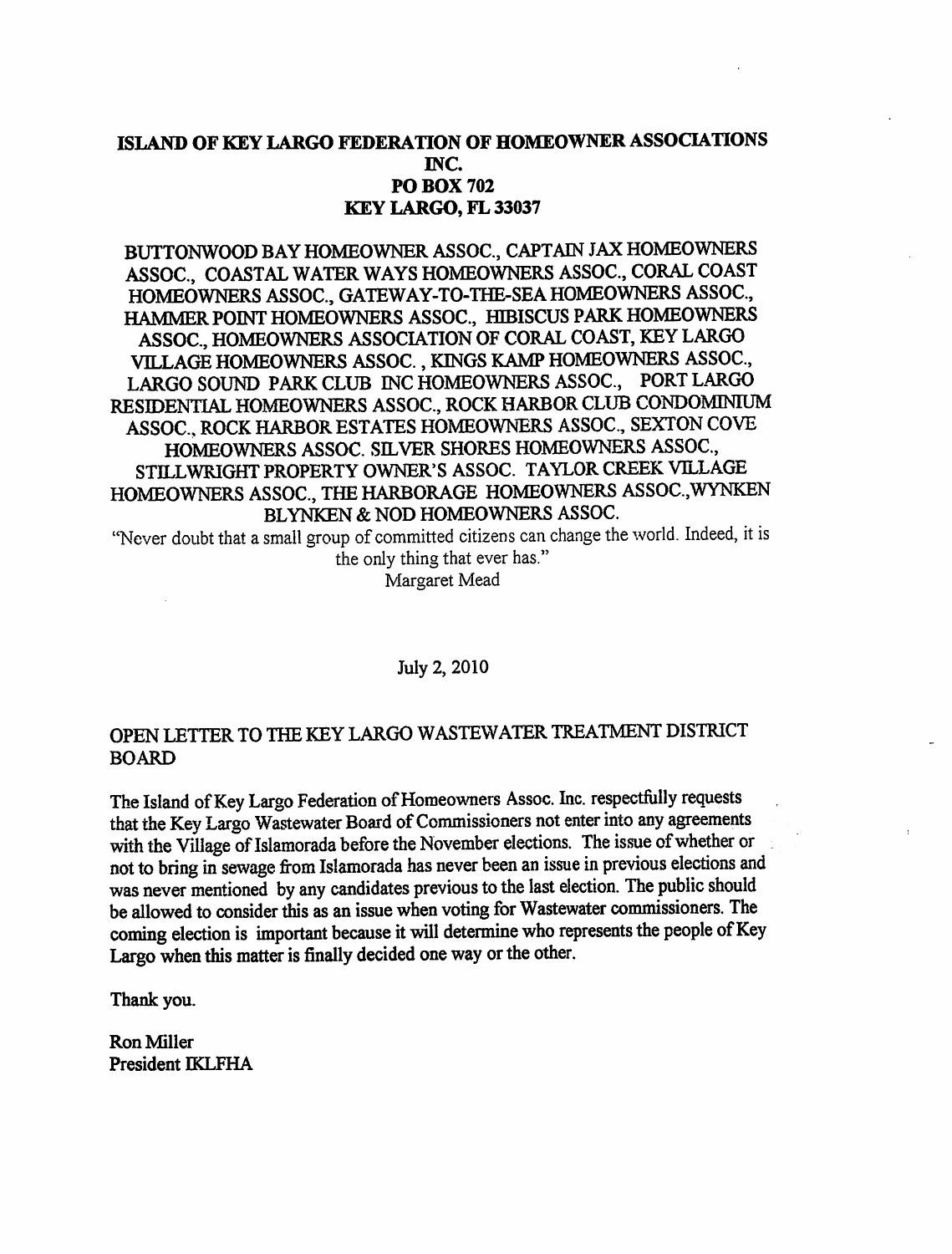

 $\label{eq:3.1} \Psi_{\alpha\beta} = \frac{1}{2} \sum_{\alpha\beta} \left[ \frac{1}{2} \left( \frac{1}{2} \sum_{\alpha\beta} \frac{1}{2} \left( \frac{1}{2} \sum_{\alpha\beta} \frac{1}{2} \right) \right) \left( \frac{1}{2} \sum_{\alpha\beta} \frac{1}{2} \left( \frac{1}{2} \sum_{\alpha\beta} \frac{1}{2} \right) \right) \right] \, .$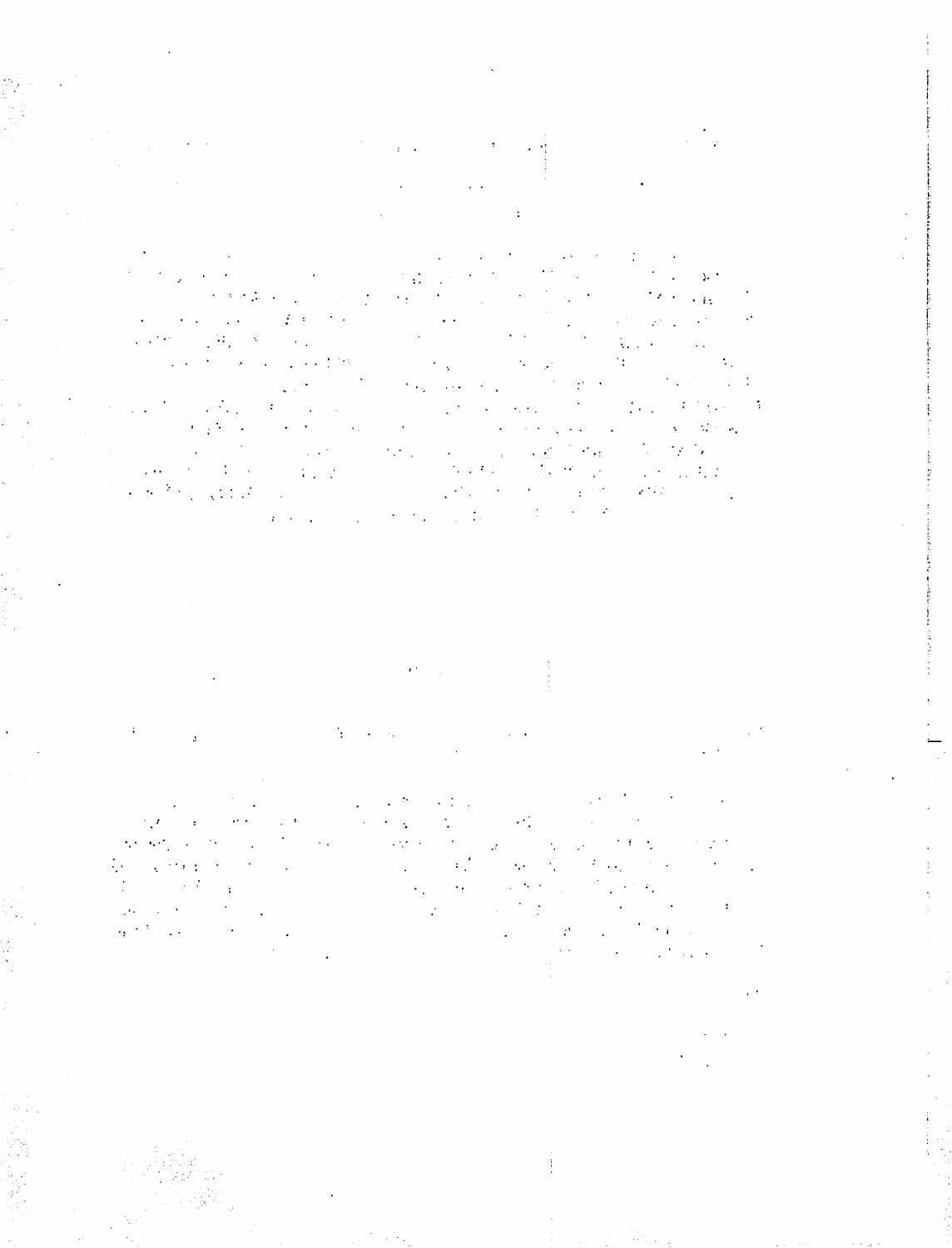#### *ISLAND OF KEY LARGO FEDERATION OF HOMEOWNER ASSOCIATIONS INC. PO BOX 702 KEY LARGO, FL 33037*

BUTTONWOOD BAY HOMEOWNER ASSOC, CAPTAIN JAX HOMEOWNERS ASSOC, COASTAL WATER WAYS HOMEOWNERS ASSOC, CORAL COAST HOMEOWNERS ASSOC, GATEWAY-TO-THE-SEA HOMEOWNERS ASSOC, HAMMER POINT HOMEOWNERS ASSOC, HIBISCUS PARK HOMEOWNERS ASSOC., HOMEOWNERS ASSOCIATION OF CORAL COAST, KEY LARGO VILLAGE HOMEOWNERS ASSOC., KINGS KAMP HOMEOWNERS ASSOC., LARGO SOUND PARK CLUB INC HOMEOWNERS ASSOC, PORT LARGO RESIDENTIAL HOMEOWNERS ASSOC., ROCK HARBOR CLUB CONDOMINIUM ASSOC, ROCK HARBORESTATES HOMEOWNERS ASSOC, SEXTON COVE HOMEOWNERS ASSOC. SILVER SHORES HOMEOWNERS ASSOC, STILLWRIGHT PROPERTY OWNER'S ASSOC. TAYLOR CREEK VILLAGE HOMEOWNERS ASSOC., THE HARBORAGE HOMEOWNERS ASSOC., WYNKEN BLYNKEN & NOD HOMEOWNERS ASSOC

"Never doubt that a small group of committed citizens can change theworld. Indeed, it is the only thing that ever has."

Margaret Mead

#### July 2, 2010

#### OPEN LETTER TO THE KEY LARGO WASTEWATER TREATMENT DISTRICT BOARD

The Island of Key Largo Federation of Homeowners Assoc. Inc. respectfully requests that the Key Largo Wastewater Board of Commissioners not enter into any agreements with the Village of Islamorada before the November elections. The issue of whether or not to bring in sewage from Islamorada has never been an issue in previous elections and was never mentioned by any candidates previous to the last election. The public should be allowed to consider this as an issue when voting for Wastewater commissioners. The coming election is important because it will determine who represents the people of Key Largo when this matter is finally decided one way or the other.

Thank you.

Ron Miller President IKLFHA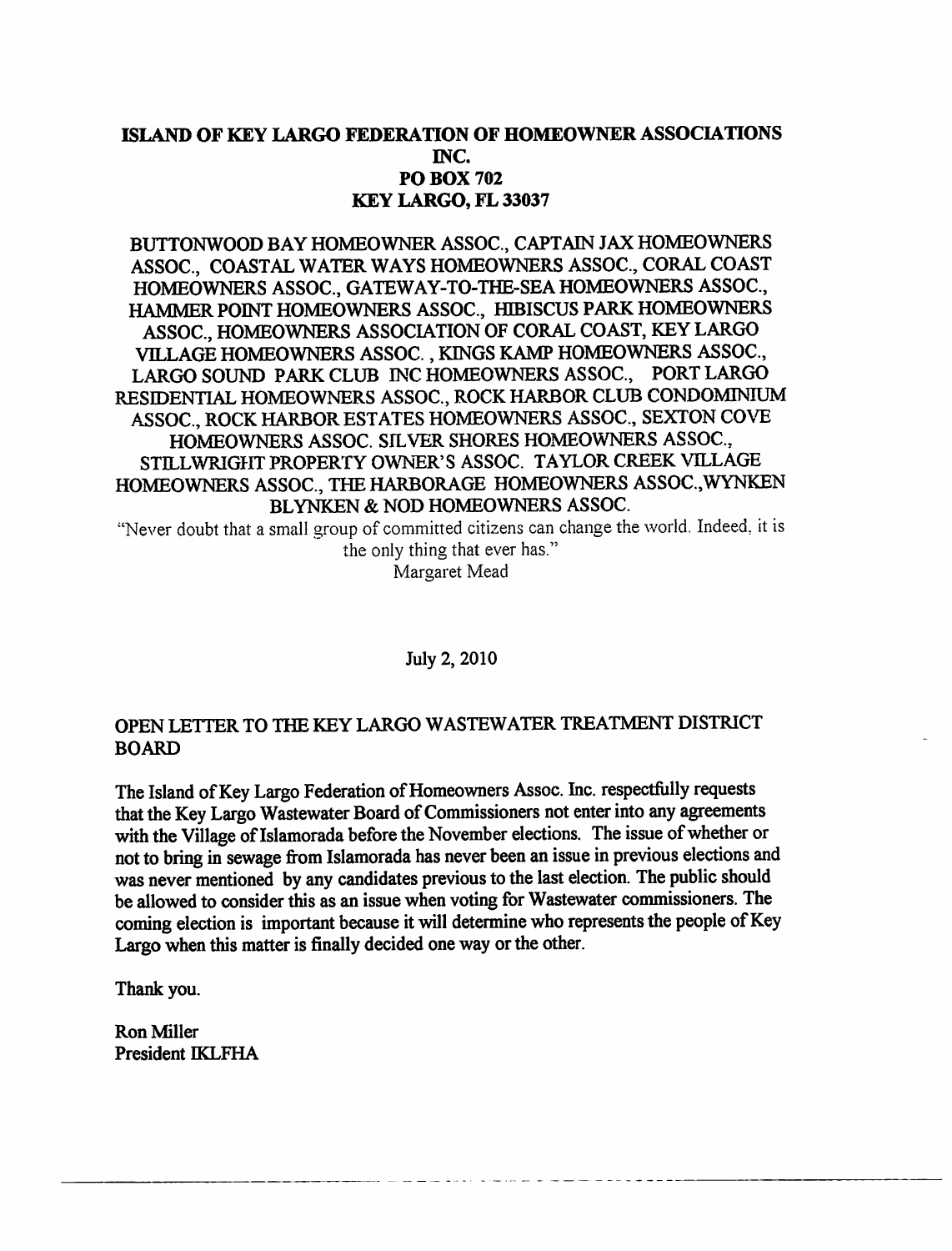#### *June 23, 2010*

*I, too, have had my own issue at the bank. On more than one occasion, both southbound entrancesto my branch were blocked. I have also had comments andcomplaints from my customerswho ride on the bike path to the officethat the existing sewergratesfor drainage purposes havebeen filled in with debris. During heavyrains the bike path is6 inches ormore underwater. My landscaper hasalso informed me that theyhave pushed large boulders into the bushes on the southbound side which he has offered to remove. They are breaking off my bushes at the base. When Ihave had an opportunity to talkto the contractors, they do notseem tounderstand myconcerns. Iwill say they have been better atleaving open 1entrance after the 2nd or so request. Also when the first group came through they actually took out myincoming water line which left us with nowater(toilets included) for more than half the day. Whatwas* worse is they didn't even bother to come in and tell us. When what was left in the hot water tank *ran* out I went out and asked them if something was wrong and they then mentioned they had broken a pipe and it wasn't their fault because whoever buried it in the first place put it too close *tothe roadway! Needless to say3 or 4 hours later they finally got usup and running only totake* out the water main 3 buildings down. Out of water again!!! It has been a challenge as well for us *and we are not even a tourist driven business.*

*Nola Acker First State Bank*

*Jackie,*

*We have seen asteady decline in walk-in business atall our properties (Ramada, Marina Del Mar, Holiday Inn) overthe past 45days. Prior to construction we had been experiencing an increase in walk-in business, most likely, because more travelers are arriving in the Keys without prior reservations. Our sister property, the Marriott Key Largo atmile marker 103 has not experienced this decline in walk-in business. Makes sense since they are not currently in the midstof all the construction and offers us anotherreference point Ihave submitted a critique tomy corporate sales team and attribute much ofthe decline tothe state ofour entrances to the properties (either blocked or under construction) and the inconvenience ofnavigating the construction to get on property.*

*We also had asituation when work wasbeing conducted on Laguna Drive which runs down the side ofthe Holiday Inn Property. We have employee parking in astone driveway along Laguna Drive. The employees who arrived in the morning parked in the employee parking but when they went to leave that afternoon they were trapped. They were told by the workers that they had to drive theircar overthe curb into the guest parking for the hotel - basically -tough luck. One ofthe employees who had just purchased anew car and she refused. She was very upset and toldthem that had to leave at leastone spot open for employees to come and go.*

#### *Kristen M.George T Director of Sales & Marketing*

*Holiday InnTRamada TMarina Del Mar 99701 Overseas Hwy Key Largo, FL 33037 305-453-7150*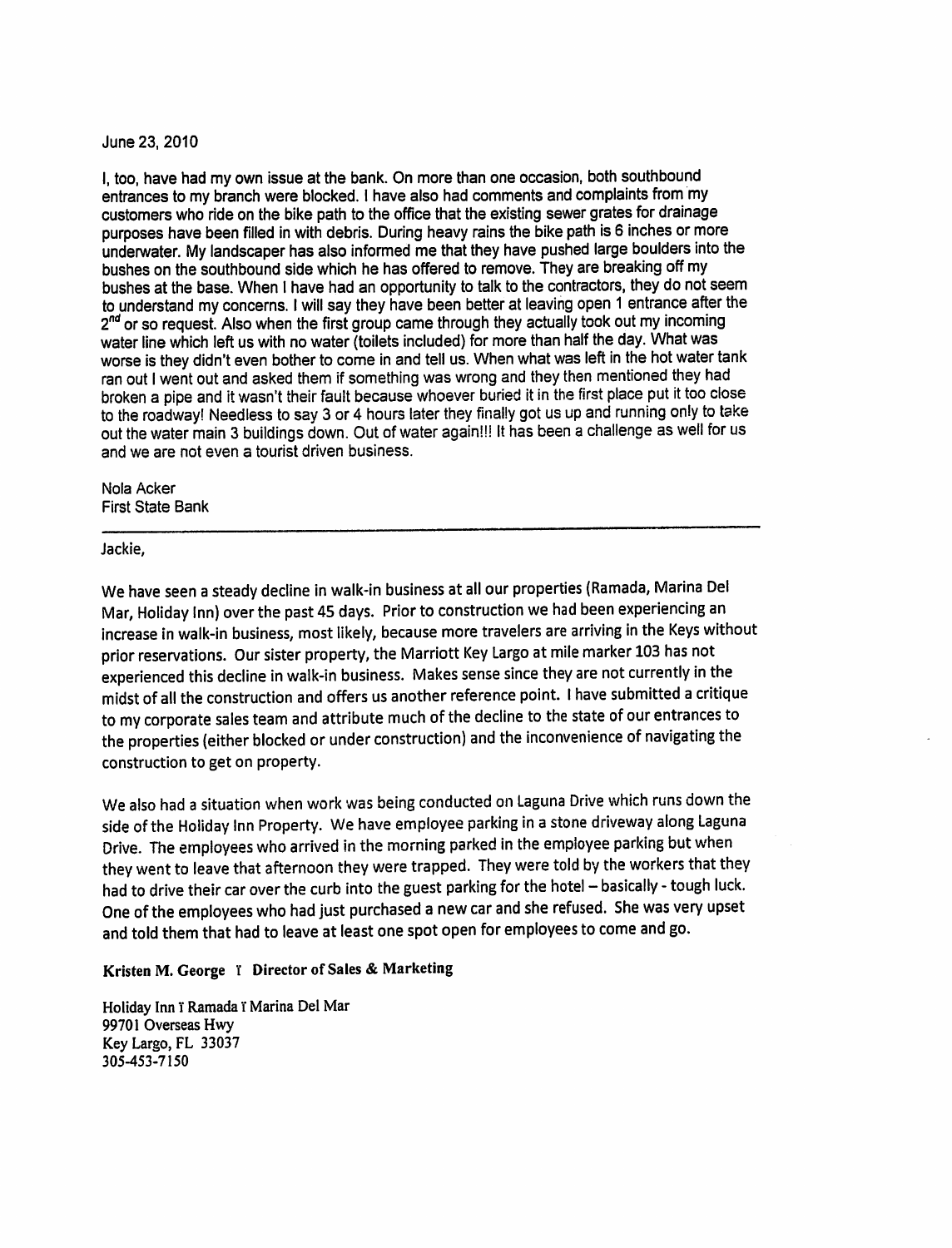#### *July 6, 2010*

*About2 weeks agoon a Monday morning around 9:30 a worker for Metro came bythe office and asked ifIhadkeys to a truck parked out front. Iexplained itwas an employee's andthathe was notat the office butoutin the field working. Iwastold thatI needed to get the truck moved as they were getting ready to startworking in front of the truck. Itold him that Iwould call the supervisor andsee ifIcould get someone hereto move it. Istated thatifwe had known thatthey were starting work there on the previous Friday, we could let everyone know so no one blocked them. He told me that I should have known they were working there because they had been 4 businesses down on the previous Friday. (Note, 4 businesses down, not next door)*

*The supervisor said they were unloading a truck and could be back in about an hour. Itold that to the Metro worker and he said to not bother, the truckwould be buried underdirt by then. They proceeded to starttrenching and piling the dirt all around the employee's truck. Icalled the supervisor, who sent someone to talk to the guys trenching. They said they would do their best not to mess up the truck (which they did a fine job).*

*My issue is not with the dirt around the truck, but with the lack of advance notification, iack of daily schedule and the rudeness of the workers.*

*I had a second issue of rudeness last week. They were working south of First State Bank but at 4:30 moved a piece of equipment in our yard. They parked it directly in front of where our semi parks. Normally this would not be a problem but on that day, the semi was out at a job and at 4:30 was on the way back to the yard. I very nicely asked the crew if they planned to leave that truck there because our semi was on the way back to the yard. He very rudely said, "Uh, no. We have other jobs to go to tomorrow. This is not our only job, you know." I very nicely said ok, thank you, Ijust wanted to make sure our guy could get back in. He kind of huffed and walked away.*

*Dawn DeBrule Office Manager*

*Upper Keys Marine Construction, Inc. P.O. Box 2790 Key Largo FL 33037 Phone: 305-853-2644 Fax: 305-853-2645 www.upperkeysmarine.com*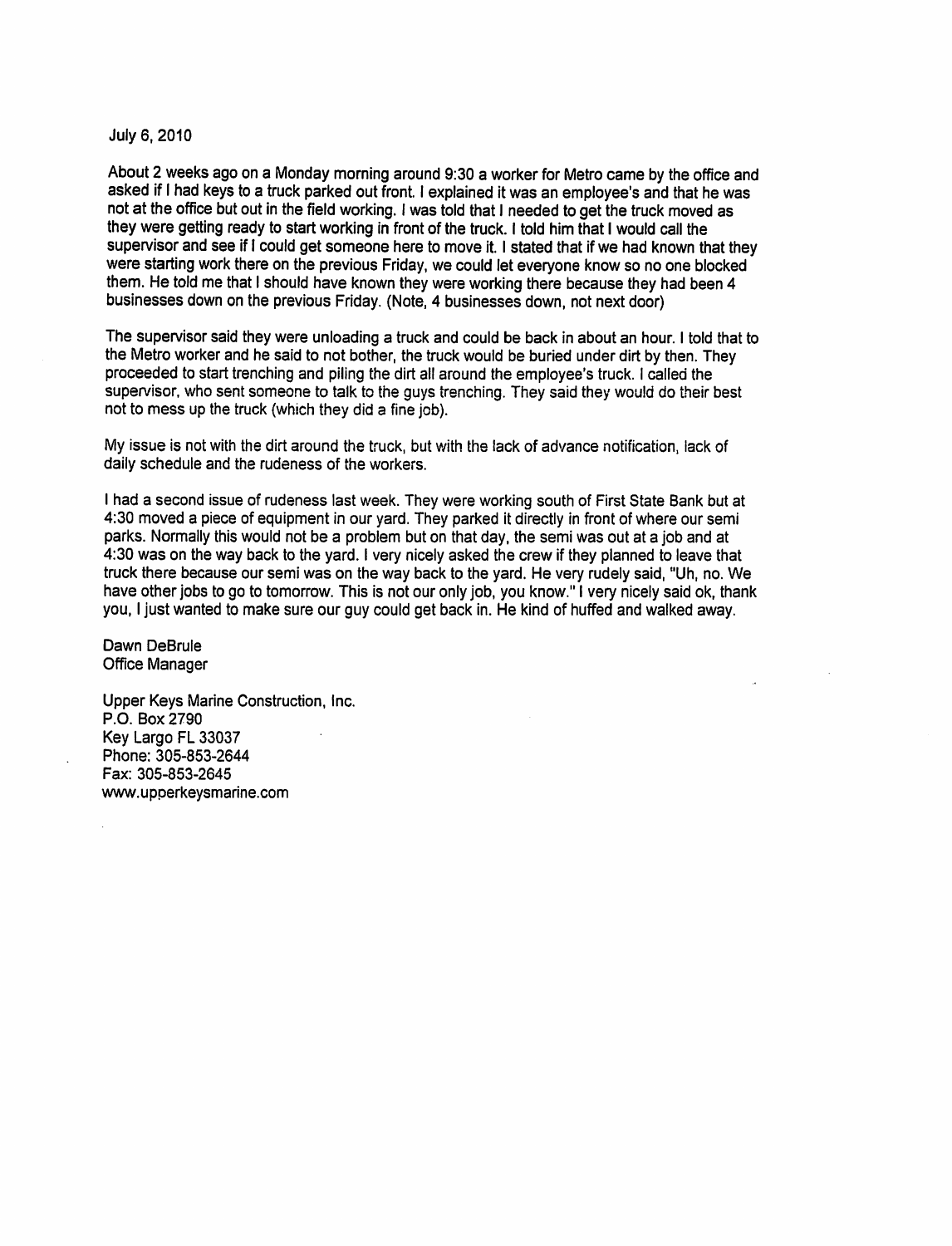/Z#\*o **f\{\*\€&** All p^ltc **cami^e\*-^**

### *Robert A. Majeska 38 Mutiny Place Key Largo, Florida 33037*

July 2,2010

 $\mathbf{r}$ 

Fellow Commissioners:

Ideeply regret that Iwill miss today's meeting, but an annual family obligation has taken me out of town.

Ihave spent the last two weeks driving through our neighborhoods and researching many of our issues so Ihope you will allow my comments to be entered into the record.

- 1. Iwould like to be a part ofthe item G-2's discussion and wish you take no action today on this item.
- 2. Item H- Commissioner Tobin is correct in that we need better exchange of information between our citizens and our contractors. Even as a Commissioner I cannot get information on the timetable in my own neighborhood.
- 3. Item *H-f6* Commissioner Brooks is correct. There is amoratorium on raises.

*On all other agenda* items, I*have* faith *that* you *do* what is best *for* the Key *Largo Wastewater Treatment* district, without me.

*EXCEPT ITEM F.*

*Ihave made copies ofthe original W.F. McCain Plan for these properties dated Feb. 02, 2010. These plans show the engineered design that we paid for. Somebody changed the location of the buffertank for Kona Kai withoutauthorization.*

*Ipersonally spoke with inspector Chuck Grubb and he told me "HELL NO" he did not change it. Our engineer Margaret Blank did not change it; and our manager did not change it.*

*This unauthorized change has put us in the middle of apersonal feud between two of our constituents. Not only is this causing us time and money, but it is setting us up as aparty to alawsuit. It is in the best interest ofthe district to not get involved in this lawsuit.*

# *If Iwas astoday's meeting Iwouid make the motion to immediately proceed with the* **installing of the buffer tank as originally engineered and end further delay.**

## *AMEN! Commissioner Robert Majeska*

*My cell phone is on, and Iwill be available by phone if you need any clarification on this, or any other issue.*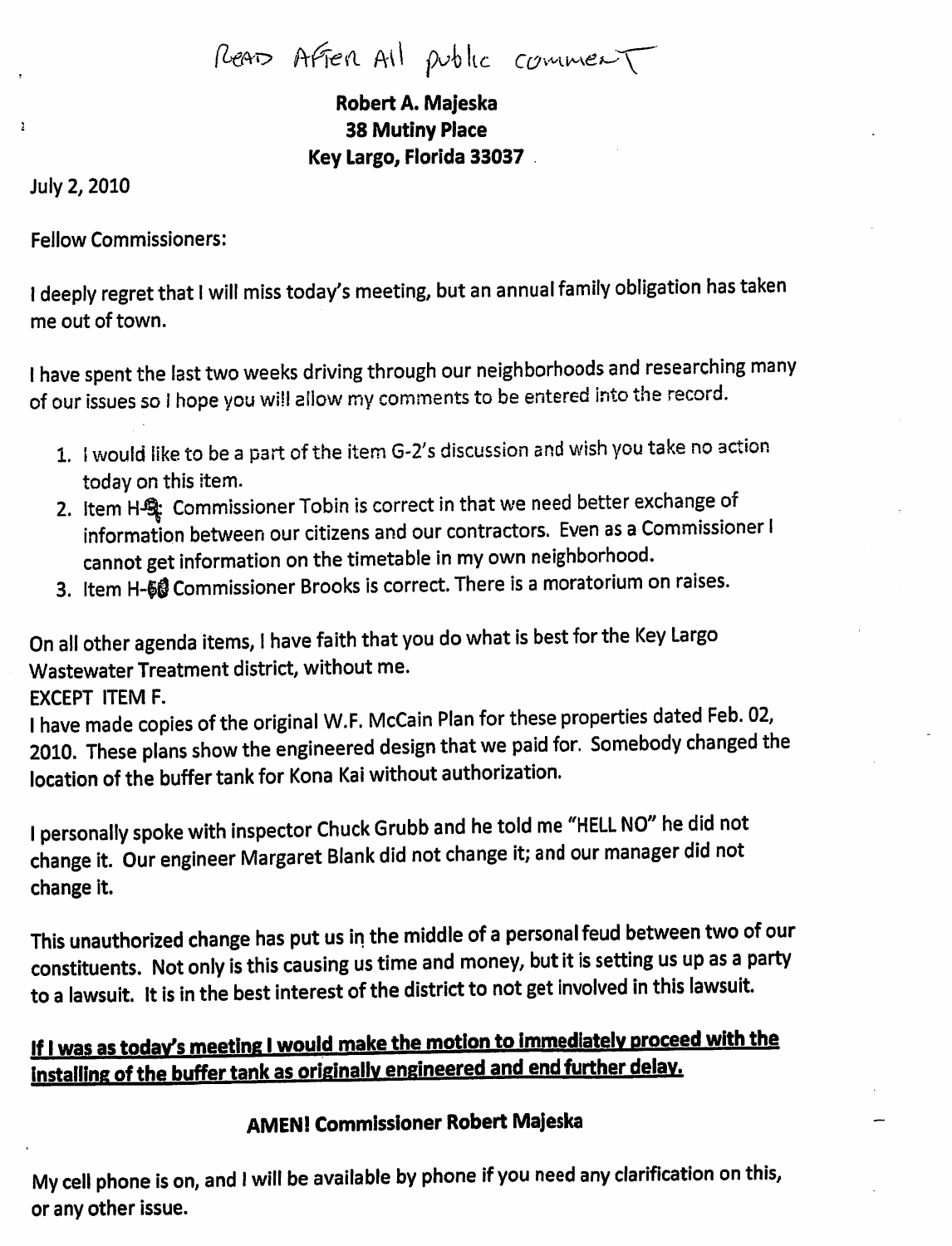

 $\frac{1}{2}$ 

 $\bar{z}$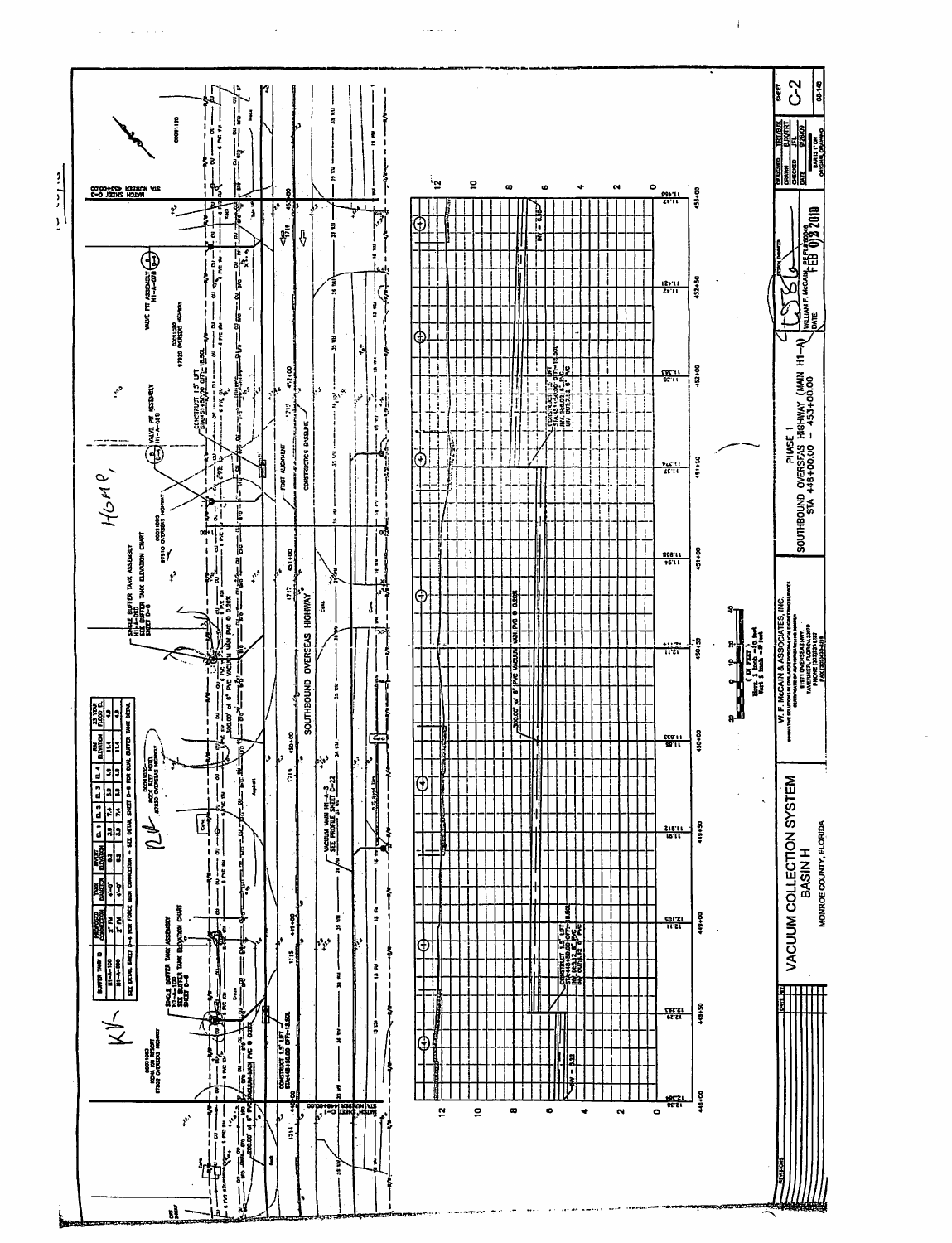

# $\begin{array}{c}\n\bigcup_{\text{Larg}}\bigcup_{\text{MMT}}\bigcap_{\text{Start up Calemder}}\n\end{array}$

 $\ddot{\phantom{a}}$ 

| <b>Saturday</b> |                                                                                                                   | $\frac{1}{2}$<br>ķ<br>$\frac{1}{2}$                                                                                                                                                                         |                                                                                                                                                                                                                                                                                           |                                                                                                                  | 经经济经济<br><u>रुं</u>                                                                                                                                                                                                  |
|-----------------|-------------------------------------------------------------------------------------------------------------------|-------------------------------------------------------------------------------------------------------------------------------------------------------------------------------------------------------------|-------------------------------------------------------------------------------------------------------------------------------------------------------------------------------------------------------------------------------------------------------------------------------------------|------------------------------------------------------------------------------------------------------------------|----------------------------------------------------------------------------------------------------------------------------------------------------------------------------------------------------------------------|
| Friday          | Puil wire & terminate injection Well Pumps<br>Puil wire & terminate Booster Pumps<br>2 全国经济经济发展                   | Pull wire & terminate Lightnin Mixer<br>Startup HVAC( Trinity Air)<br>Start up Turblex Blowers                                                                                                              | Ħ<br>Puil wire & terminate field instruments<br>Start Up Disk Filter (Aqua Acrobics)                                                                                                                                                                                                      | 24<br>Startup SBR(Aqua Acrobics)<br>Rocha Controls<br><u>।</u><br> 23                                            | $-1 + 1 + 1 = 0$<br>Startup Plant drain Pump(Florida Bearing)<br>$\frac{1}{2}$<br>$\ddot{\cdot}$<br>Rocha Controls                                                                                                   |
| Thursday        | 1. 法法律法律法律的法律法律法律 医主动脉<br>Pull wire & terminate injection Well Pumps<br>Puil wire & terminate Booster Pumps<br>Y, | Pull wire& terminate Chemical Metering pump Pull wire& terminato Chemical Metering pump Pull wire& terminate Qhemical Metering pump Pull wire& terminate Chemical Metering pump<br>Start up Turblex Blowers | Puil wire & terminate field instruments<br>Start Up Disk Filter (Aqua Aerobics)                                                                                                                                                                                                           | (特別認識) 意外 医血管综合征 化电阻 四、<br>Startup SBR(Aqua Aerobics)<br>Rocha Controls                                          | ○ 中心的 中心的 1000 mg ( 1000 mg ) 1000 g ( 1000 g ) 1000 g ( 1000 g ) 1000 g ( 1000 g ) 1000 g ( 1000 g )<br>Training: Booster Pump/Plant drain pump (2 hour)<br>Startup Booster Pump(Florida Bearing)<br>Rocha Controls |
| Wednesday       | ○ 東海道の 通過電話 通信 はってい だんこう                                                                                          | Start up Turblex Blowers                                                                                                                                                                                    | 大家の後の「現在の場所のある」というのです。<br>Startup Spiral screen & Conveyor (WesTech)<br>Training: Sprial Screen & Conveyor (2 hour)<br>Puil wire & terminate Automatic Sampler<br>Puil wire & terminate field instruments<br>Start Up Disk Filter (Aqua Acrobics)<br><u>। १४ ुरु </u>                     | 語り当時間的記憶反反反之の 再N<br>Startup SBRI Aqua Aerobics)<br>Rocha Controls                                                | Startup Injection Well Pumps(Carter Verplan):<br><b>一般的情况解情感的问题的问题</b><br>Training: Injection well Pumps (2 hour)<br>Rocha Controls                                                                                  |
| Tuesday         |                                                                                                                   | Pull wire & terminate Plant drain Pump( Fiorid Pull wire & terminate Plant drain Pump( Fiorid Pull wire & terminate EMO Valves<br>MCC Power up                                                              | Pull wire & terminate Automatic Sampler<br>Training: Grit Romoval system(2 hour)<br>Pull wire & terminate field instruments<br>Startup Grit Removal system (Eutek)<br>Start Up Disk Filter (Aqua Aerobics)                                                                                | $\boldsymbol{\beta}$<br>Startup Elevator(Thyssenkrupp Access co)<br>Startup SBR(Aqua Aerobics)<br>Rocha Controls | Startup Injection Well Pumps(Carter Verplank) Startup Booster PumpiFlorida Bearing)<br>Training: Odor Control system (2 hour)<br>Startup Odor control system(Bio Rem)<br>Rocha Controls                              |
| Monday          |                                                                                                                   | Holiday                                                                                                                                                                                                     | 2020年の第1992年に、2020年の第1992年に、2020年に、2020年に、2020年に、2020年に、2020年に、2020年に、2020年に、2020年に、2020年に、2020年に、2020年に、2020年<br>Pull wire & terminate Chemical Induction unit<br>Pull wire & terminate field instruments<br>Startup Grit Removal system (Eutek)<br>Start Up Disk Filter (Aqua Aerobles) | 了,我们的一个人的人们的人们的人们的人们的人们的人们的人们的人们的人们的人们的人们的人们的<br>Startup SBR(Aqua Acrobics)<br>Rocha Controls                    | 「「これは、そのこまに、「また、「また、「また、「また、「また、」「また、「また、「また、」「また、「また、「また、「また、「また、「また、」「また、「また、「また、「また、「また、「また、「また、「<br>Startup Injection Well Pumps(Carter Verplank)<br>Startup Odor control system Bio Rem)<br>Rocha Controls      |
| Sunday          |                                                                                                                   |                                                                                                                                                                                                             | Ë,                                                                                                                                                                                                                                                                                        |                                                                                                                  |                                                                                                                                                                                                                      |

 $\frac{1}{\sqrt{2}}$ 

 $\hat{\mathcal{L}}$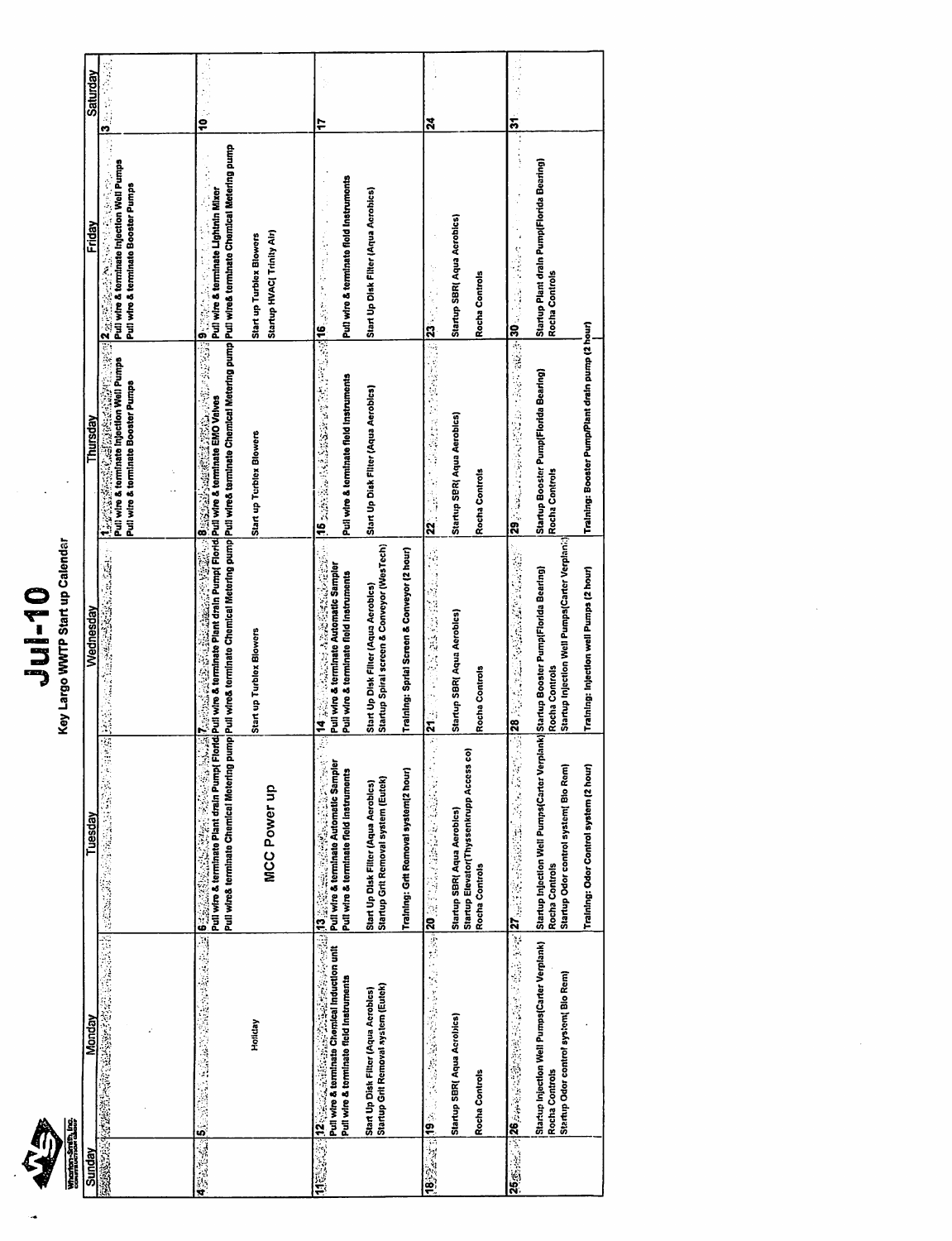

 $\vec{\bullet}$ 

 $\sim 10^{-1}$  k

 $\sim$ 

# *Aug-10*

 $\bar{a}$ 

*Key Largo WWTP Start up Calendar*

| Sunday               | Monday                                                                     | <b>Tuesday</b>                                                                                                                                                                                                                 | Wednesday                                                         | Thursday                                                                                                                                                                                                                             | Fridav                                                                                                                | <b>Saturday</b>                    |
|----------------------|----------------------------------------------------------------------------|--------------------------------------------------------------------------------------------------------------------------------------------------------------------------------------------------------------------------------|-------------------------------------------------------------------|--------------------------------------------------------------------------------------------------------------------------------------------------------------------------------------------------------------------------------------|-----------------------------------------------------------------------------------------------------------------------|------------------------------------|
|                      | 1823342 33345556888888888888                                               | 3 André de la completa de la completa de la completa de la completa de la completa de la completa de la completa de la completa de la completa de la completa de la completa de la completa de la completa de la completa de l |                                                                   | <b>5. Paul André de la Regnancia de la Companya de la Propie de la Propie de la Propie de la Propie de la Propie de la Propie de la Propie de la Propie de la Propie de la Propie de la Propie de la Propie de la Propie de la P</b> | 1. September <mark>7</mark> . 2009年<br>(本来) 未完成                                                                       | $\mathbb{R}^n$ is $\mathbb{Z}$ and |
|                      | Startup Chemical Metering pump<br>(Guardian Equiment co)<br>Rocha Controls | Startup Chemical Metering pump<br>(Guardian Equiment co)<br><b>Rocha Controls</b>                                                                                                                                              | Start up Chemical Induction unit (Loc Pump)                       | Startup Automatic Samplers (Isco)                                                                                                                                                                                                    | Startup Automatic Samplers (Isco)<br>Rocha Controls                                                                   |                                    |
|                      |                                                                            |                                                                                                                                                                                                                                | Rocha Controls                                                    | Rocha Controls                                                                                                                                                                                                                       |                                                                                                                       |                                    |
|                      |                                                                            | Training: Chemical Metering pump (4 hour)                                                                                                                                                                                      |                                                                   |                                                                                                                                                                                                                                      |                                                                                                                       |                                    |
|                      | 825 Che 19 - 20 November 20 19 19 19 19 19 19 19                           | 10 Serie Kinsteller Stern Technology                                                                                                                                                                                           | 11. Alban Karatan                                                 | 12 November 2020 2020 13 November 2021                                                                                                                                                                                               | anta se constitu                                                                                                      | $ 14\rangle$ and $ 14\rangle$      |
|                      | Instrumentation Testing<br>Rocha Controls, Aqua Aerobics, Turblex          | Instrumentation Testing<br>Rocha Controls, Aqua Aerobics, Turblex                                                                                                                                                              | Instrumentation Testing<br>Rocha Controls, Aqua Aerobics, Turblex | Instrumentation Testing<br>Rocha Controls, Aqua Aerobics, Eutek                                                                                                                                                                      | <b>Instrumentation Testing</b><br>Rocha Controls, Aqua Aerobics                                                       |                                    |
|                      |                                                                            |                                                                                                                                                                                                                                |                                                                   |                                                                                                                                                                                                                                      |                                                                                                                       |                                    |
|                      | 15 200 16 - 22 200 11 10 12 200 10                                         | 17:00:00:00:00:00:00:00:00                                                                                                                                                                                                     | 18. 2006. - NGC 1982. NGC 1982.                                   |                                                                                                                                                                                                                                      | 19 Marshall Market Land 20 March 20 March 20 March 20 March 20 March 20 March 20 March 20 March 20 March 20 Ma        | $\begin{bmatrix} 21 \end{bmatrix}$ |
|                      | Instrumentation Testing<br>Rocha Controls, Aqua Aerobics                   | Instrumentation Testing<br>Rocha Controls, Aqua Aerobics                                                                                                                                                                       | Instrumentation Testing<br>Rocha Controls, Aqua Aerobics          | Instrumentation Tosting<br>Rocha Controls, Agua Aerobics                                                                                                                                                                             | <b>Instrumentation Testing</b><br>Rocha Controls, Aqua Acrobics                                                       |                                    |
|                      |                                                                            | <b>Training: SBR</b>                                                                                                                                                                                                           | <b>Training: SBR</b>                                              | <b>Training: Disk Filter</b>                                                                                                                                                                                                         | Training: Disk Filter                                                                                                 |                                    |
|                      | 22 20 23 23 24 25 26 27 28 29 20 20 20 20                                  | 24 22 22 32 32                                                                                                                                                                                                                 |                                                                   |                                                                                                                                                                                                                                      | $\mathcal{H}^{\mathcal{G}}$ , $\mathcal{H}^{\mathcal{G}}$ , $\mathcal{H}^{\mathcal{G}}$ , $\mathcal{H}^{\mathcal{G}}$ | $\sqrt{28}$                        |
|                      | Plant shall be on Operational                                              | Plant shall be on Operational                                                                                                                                                                                                  | Plant shall be on Operational                                     | Plant shall be on Operational                                                                                                                                                                                                        |                                                                                                                       |                                    |
|                      | <b>Training: Instrumentation</b>                                           | Training: Instrumentation                                                                                                                                                                                                      | <b>Training: Instrumentation</b>                                  | Training: Instrumentation                                                                                                                                                                                                            |                                                                                                                       |                                    |
|                      | 29 No. 20 Microsoft Market Mr. 2014                                        | 312 Standard Harnes Article                                                                                                                                                                                                    | STORY WAS THE REPORT OF THE PARTY.                                | STRAIGHT AND THURSDAY IN THE TELL TO THE TELL                                                                                                                                                                                        |                                                                                                                       | 安全部                                |
|                      |                                                                            |                                                                                                                                                                                                                                |                                                                   |                                                                                                                                                                                                                                      |                                                                                                                       |                                    |
|                      |                                                                            |                                                                                                                                                                                                                                |                                                                   |                                                                                                                                                                                                                                      |                                                                                                                       |                                    |
| Color Identification |                                                                            |                                                                                                                                                                                                                                |                                                                   |                                                                                                                                                                                                                                      |                                                                                                                       |                                    |

 $\sim 100$ 

 $\sim 100$  km s  $^{-1}$ 

 $\sim 10^{-1}$ 

 $\sim$   $\sim$ 

Blue - Pull wire & terminate Red • Start up Green - Training

 $\sim 10$ 

 $\sim$